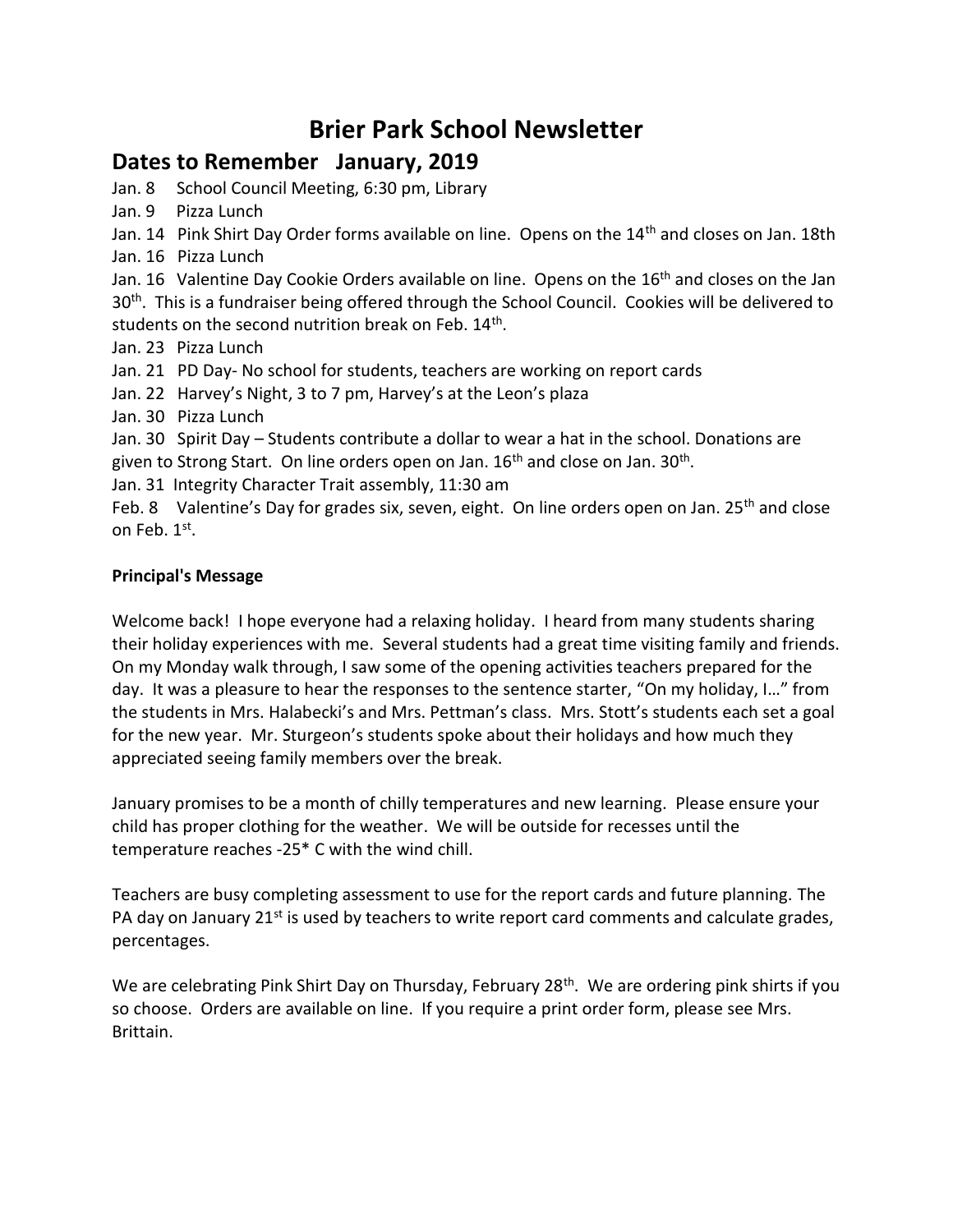## **Safety Concern**

Our staff parking lot and our drive through area are congested during the morning drop off and afternoon pick up.

The staff parking lot is for staff only. The Kindergarten classes exit out to the sidewalk near the parking lot. It is unsafe for families to park, pick up kindergarten students and leave using the staff parking lot.

I would like to ask you to park in the parking lot between Resurrection School and Brier Park and allow your child to use the pathway to that parking lot. As well, students could walk the pathway to Winding Way and then be dropped off/picked up there. Also, if you could park on Brier Park Road and then you could walk to the school to drop off/pick up your children. Following one of these suggestions would be greatly appreciated as it respects everyone's safety.

Sincerely, Mrs. Brittain

## **Save the Date: Wed. March 27th from 6:30 to 8:30 pm**

The School Council has received a Parent Reaching Out grant. They are hosting a Family Wellness evening. Parents and children can enjoy the event together. Students must be accompanied by a parent or guardian for the event.

## **January is Kindergarten Registration Month!**

Parents: starting Kindergarten is a big deal – for your little one, and you! There's so many new things to learn and explore. There's new routines to start, new friends to make, and new teachers to meet. We understand it's a big step, and a major milestone. But, when you're ready to let them go, we'll be here to welcome them!

## **From: Wednesday, January 16, 2019 to Friday, February 15, 2019**

**Documentation required: Proof of Citizenship: Birth Certificate, Baptismal Certificate, Status Card or other out of country documentation**

> **Proof of Address from a current Utility bill, Credit Card bill, Rental Receipt showing full address signed by owner or Proof of Sale of Property.**

**Please call 519-759-8682 to make an appointment for registration.**